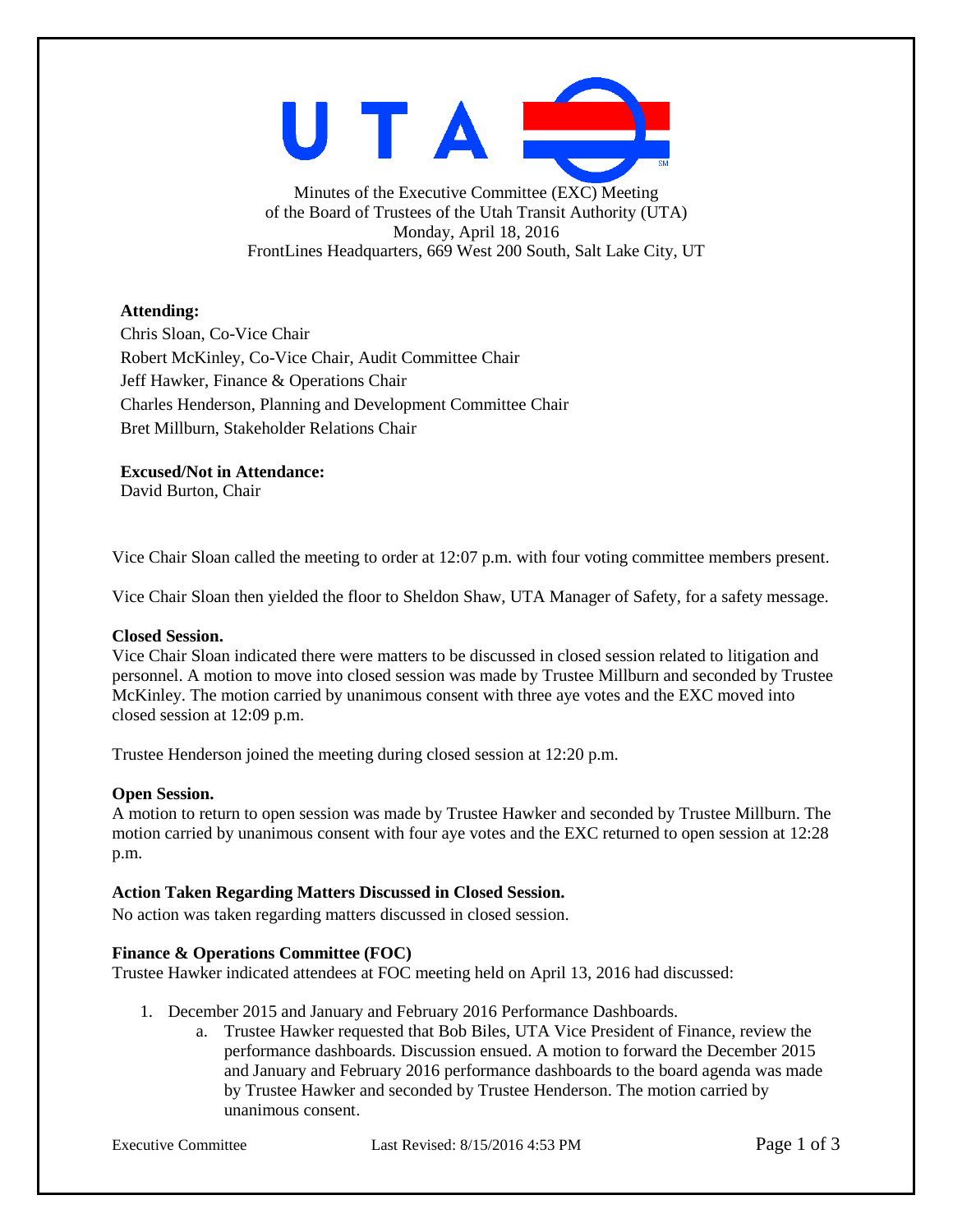- 2. 2015 Performance Recommendation.
	- a. Jerry Benson, UTA Interim President/CEO, requested he be allowed to deliver a presentation on UTA's 2015 performance to the board. A rating matrix for performance relative to the 2015 board goals was distributed. A motion to forward the 2015 performance recommendation to the board agenda reducing the performance evaluation points possible to 80 with points awarded as 55 was made by Trustee Hawker and seconded by Trustee Millburn. The motion carried by unanimous consent.
- 3. 2016 Vehicle Lease Parameters.
	- a. Richard Swenson, UTA Manager of Financial Services, explained the lease parameters resolution. A motion to forward the 2016 vehicle lease parameters to the board agenda was made by Trustee Hawker and seconded by Trustee Millburn. The motion carried by unanimous consent.

Vice Chair Sloan acknowledged Mike Reberg, Salt Lake City Community and Economic Development Director, and asked that he introduce himself to the EXC.

## **Planning and Development Committee (PDC)**

Trustee Henderson indicated attendees at the PDC meeting held on April 13, 2016 had discussed:

- 1. Provo-Orem Transportation Improvement Project (TRIP) Interlocal Agreement.
	- a. Trustee Henderson summarized the interlocal agreement. A motion to forward the agreement to the board agenda was made by Trustee Henderson and seconded by Trustee McKinley. The motion carried by unanimous consent.

## **Stakeholder Relations Committee (SRC)**

Trustee Millburn indicated that there were no items to forward to the board agenda from the SRC.

#### **Audit Committee (AC)**

Trustee McKinley indicated that there were no items to forward to the board agenda from the AC.

#### **Other Business.**

1. Jerry Benson introduced Nichol Bourdeaux as UTA's new Manager of Local Government Relations and Programs.

## **Action Items.**

- 1. Approval of March 14, 2016 Meeting Report.
	- a. A motion to approve the March 14, 2016 meeting report was made by Trustee Henderson and seconded by Trustee Millburn. The motion carried by unanimous consent.

#### **Board Coordination.**

No board coordination items were discussed.

#### **Set Board Meeting Agenda.**

The board agenda was set as outlined in the EXC meeting.